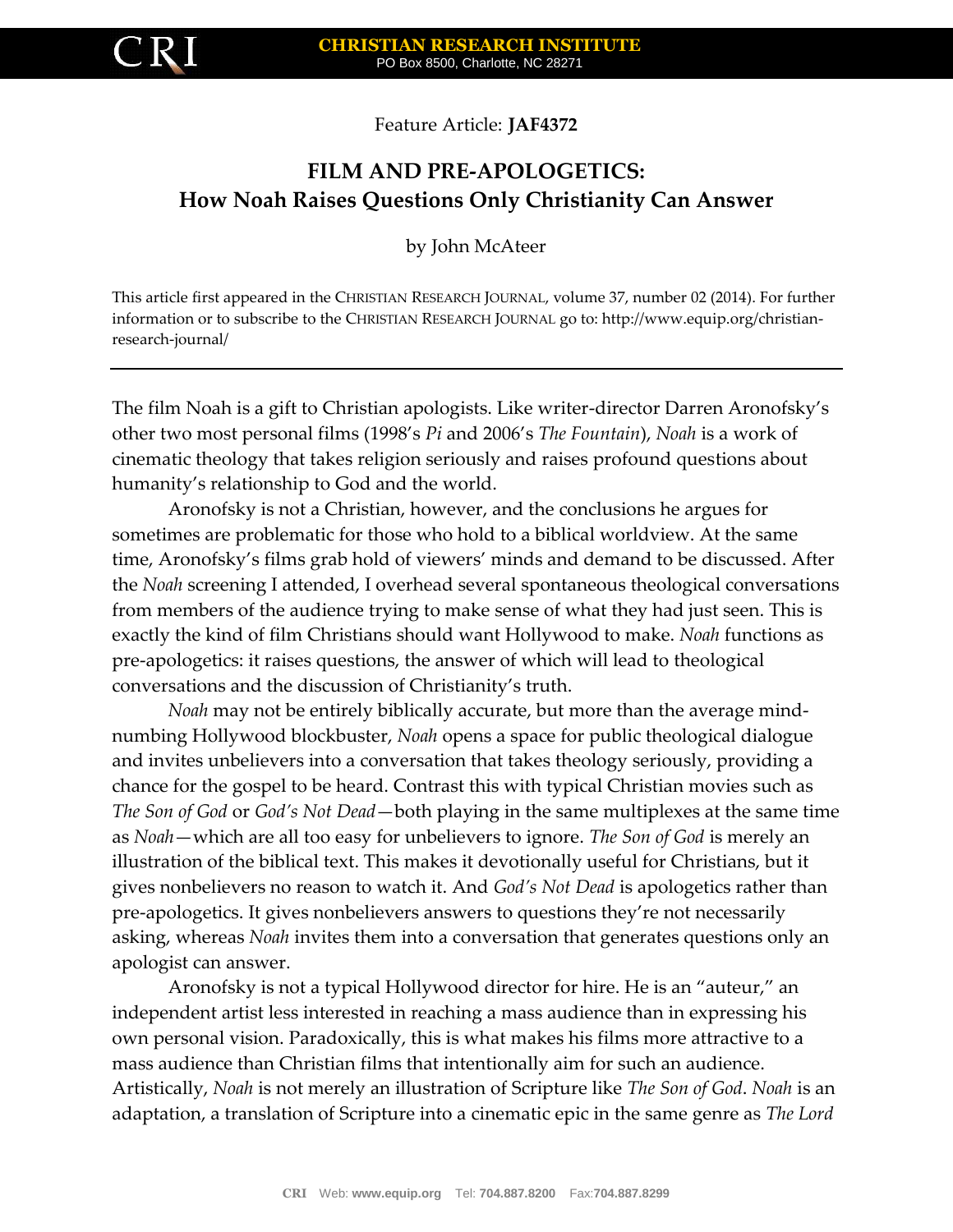*of the Rings*. And, like classic literary epics such as *Paradise Lost*, Aronofsky uses the biblical story as an opportunity to reflect on theological and personal issues. Just as Milton was arguing for a particular interpretation of the Bible with a particular application to seventeenth-century English politics, Aronofsky is interpreting Scripture through the lens of twenty-first-century environmental politics.

## **A BATTLE OF WORLDVIEWS**

*Noah* sets up a contrast between two secular worldviews: radical humanism and radical environmentalism. And it reveals why a biblical worldview is better than either alternative. In the film, the debate is about the relationship between humans and animals. Are humans more important than animals, as humanists claim? Or are animals more important than humans, as environmentalists claim?

Humanism is a worldview that became prominent in the Renaissance under the slogan "man is the measure of all things," as the Medieval Christian worldview was giving way to the secularism that culminated in the Enlightenment. Humanism could be considered a heresy of Christianity because it is founded on the biblical concepts of the *Imago Dei* and the dominion of man over the earth. Traditional Christianity taught that animals were created to serve man, but that man was created to serve God. Once secular humanism got God out of the picture, there were no longer any limits to how man should treat animals. Enlightenment philosophers believed that human beings were capable of dominating and controlling nature through science and technology, manipulating the world to fit their own purposes. Nature was conceived as raw material to be used for "the progress of civilization." C. S. Lewis argued that if this worldview was followed to its logical conclusion, it would mean the end of humanity.<sup>1</sup>

Environmentalism grew out of the Romantic movement, which was a rejection of Enlightenment thinking. According to Romanticism, technology and civilization are a corruption of our true nature, which could only be found in the wilderness. Yet if this worldview was followed to its logical conclusion, it would also mean the end of humanity. As environmental historian William Cronon argued, "If wild nature is the only thing worth saving, and if our mere presence destroys it, then the sole solution to our own unnaturalness, the only way to protect sacred wilderness from profane humanity, would seem to be suicide."<sup>2</sup>

### **ENVIRONMENTALISM AND THE SONS OF SETH**

The debate between humanism and environmentalism is dramatized in *Noah*. According to the film's opening titles, after Adam sinned and Cain killed Abel, angels called "the Watchers" felt pity for the cursed human beings and helped the descendents of Cain develop technology and build cities. But the Cainites betrayed the Watchers and turned their technology to violence. Now they "take what they want" from earth's resources but also from each other. Thus the earth has become full of violence.<sup>3</sup>

Seth's descendents passed down Adam's "birthright"— the responsibility to care for creation. Humanity's job is to "protect" creation, Noah says in the film. If they let a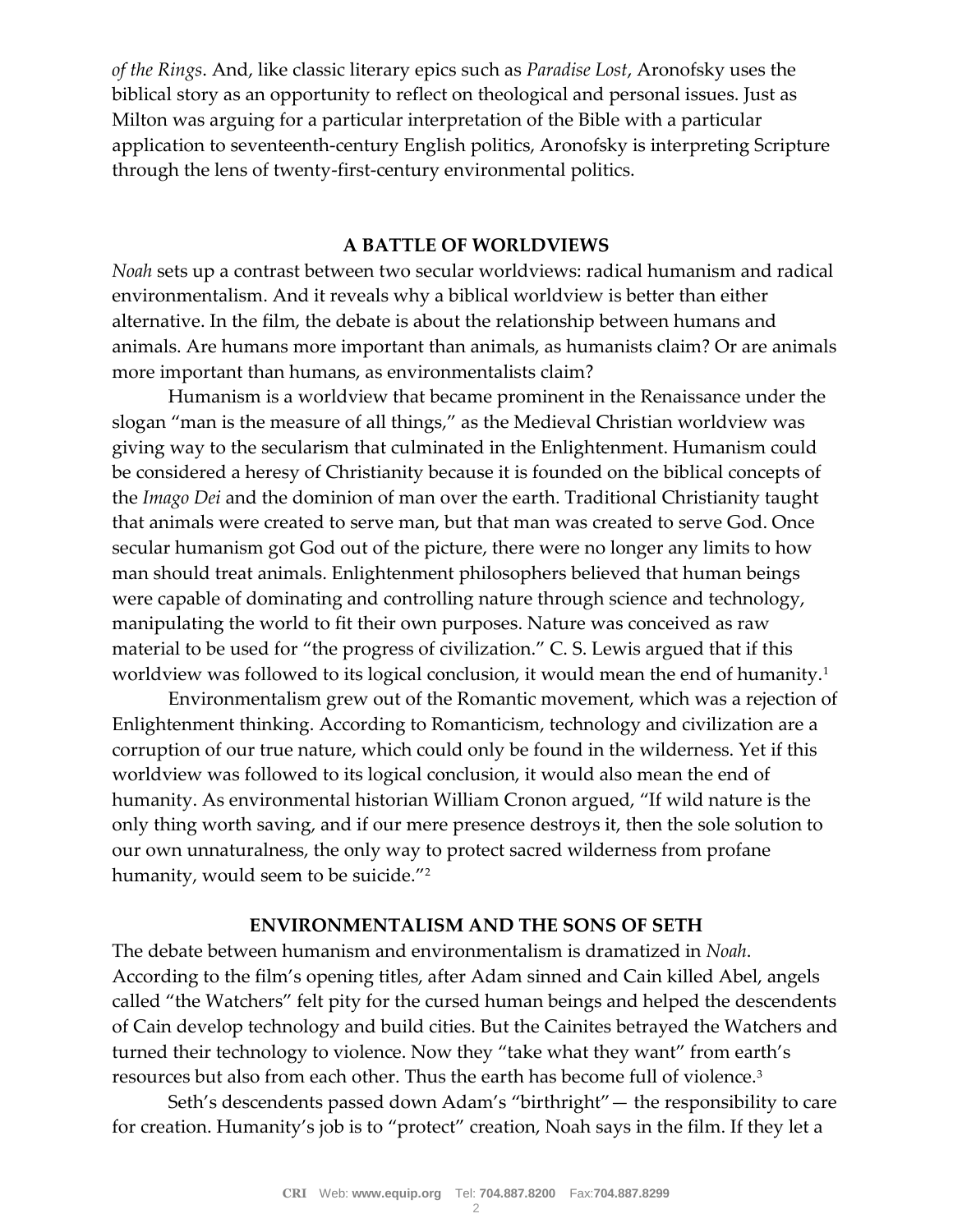creature die, "a small piece of creation" will be "lost forever." Noah teaches his children not to take more of the earth's resources than they can use. In an early scene, he reprimands Ham for picking a flower simply "because it is pretty." This is the fundamental root of sin for Aronofsky: *self-will*, taking whatever you desire simply because you desire it, regardless of your need or God's will.

Right from the start Noah is portrayed as seeking "justice," the punishment of the Cainites for their destruction of the earth. Aronofsky's heroes are always obsessed, and this is Noah's obsession. His wife says, "Perhaps you'll finally make things right." Noah says the flood is God's way of punishing men "for what they did to this world." Men "broke the world," says one of the Watchers. And Noah believes it is his role as heir to Adam's birthright to "fix the world," a goal still reflected in modern Judaism under the term *tikkun olam*.

For Noah to bear God's "image" is to be God's representative. So God's command to have "dominion" means to exercise care and stewardship over creation. Thus Noah believes humans are here to serve the animals and the earth. This seems good, but he takes it too far. What happens if humans become a threat to the earth? Logic dictates that they be eliminated. After having a horrifying vision of himself as a Cainite devouring the raw flesh of a still living animal— followed by a flashback to Adam eating the forbidden fruit in the Garden—Noah knows original sin has corrupted him, too, and he decides not to find wives for his sons to take on the ark. He will let humanity die off. "The wickedness is in all of us," he tells his family. He reasons that if creation is going to begin again, we must die. Otherwise we would just destroy it again. Without man, creation will be alone, "safe and

beautiful." When Noah tries to kill his grandchildren on the ark, he is not insane. He is simply taking environmentalism to its logical conclusion.

## **HUMANISM AND THE SONS OF CAIN**

The humanist worldview is represented in *Noah* by the character of Tubal-Cain. He charges Noah with caring more about animals than humans. Noah "filled the ark with beasts and lets children drown." Tubal-Cain rallies his army by urging them to reject God's decision to let humanity die in the flood. "We are men," he says. "We decide whether we live or die. Men united are invincible." "A man is not ruled by the heavens," he says, "but by his own will." Again, self-will is the origin of sin, not to mention a clear expression of Enlightenment secularism. But the film presents this humanism as a distortion of the Christian ideas of dominion and the *Imago Dei*.

For Tubal-Cain, being in God's image means being "like God," and having dominion over the earth means having power over it. "I give life and I take life away, as You do," he says to God. He reverses Noah's hierarchy. Whereas Noah said humans were created to serve animals, Tubal-Cain says animals were created to serve humans. This is a traditional Christian interpretation of human "dominion" over animals, but Tubal-Cain takes it to its extreme, just as did Enlightenment humanists who departed from the Christian tradition.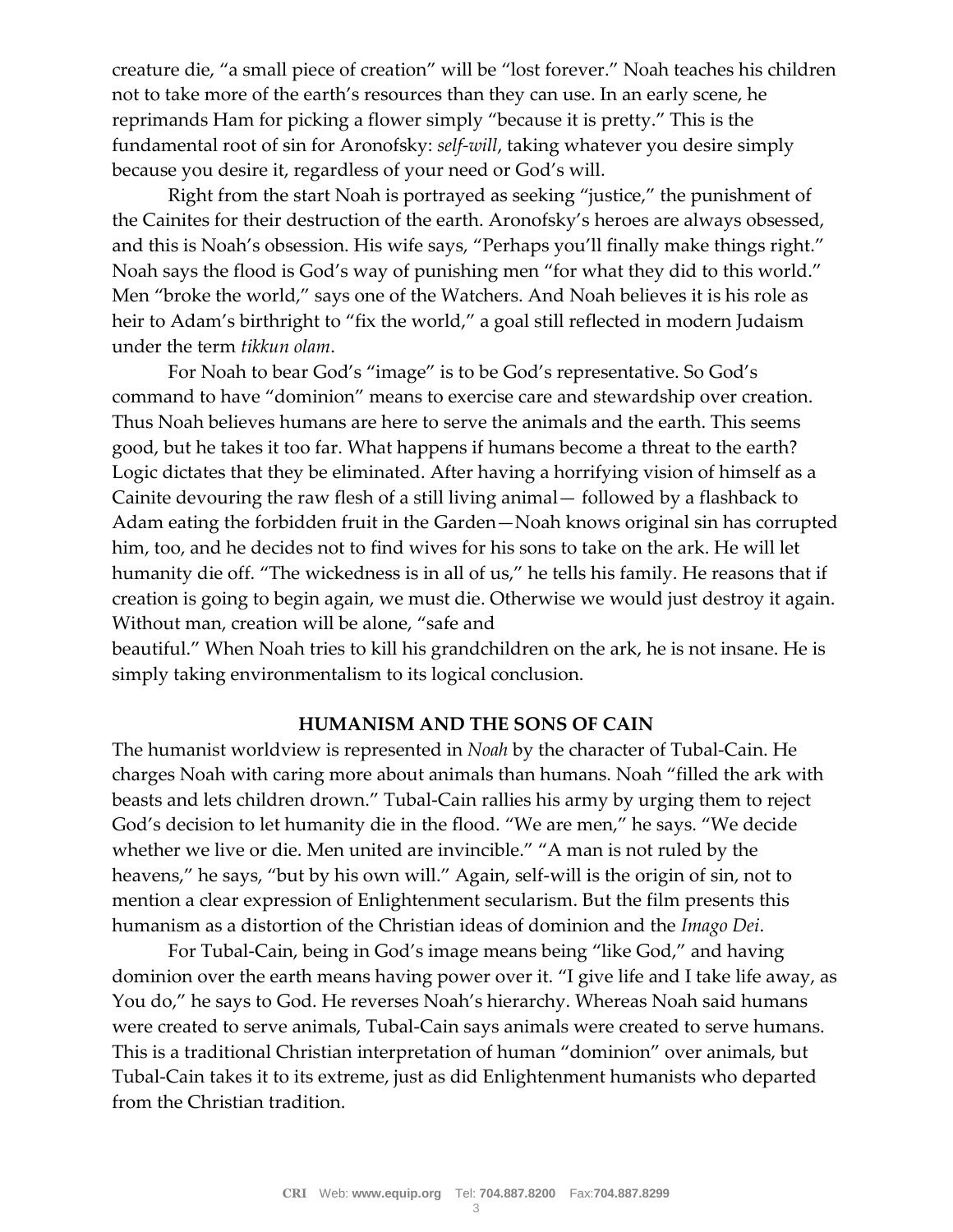So we have a debate between Tubal-Cain and Noah about how to understand humanity's dominion over the animals, but neither side is presented as attractive. Both sides end up in murderous fanaticism. Yet in the end, Aronofsky does try to find a middle ground, and his final position points us toward theism, if not Christianity.

## **A MORE EXCELLENT WAY**

At the climax of the film, Noah has to decide whether humanity is worth saving. So the film does affirm a kind of humanism. Man (symbolized by Noah) is the measure of value. But it is a humanism that affirms the universality of original sin. In *Noah*, man is not "basically good," as most humanists would say. Rather, "the wickedness is in all of us." Noah sees that no human being is innocent, and so all deserve to die. And yet, according to Aronofsky, man has good in him, too, as proven by Noah's willingness to let his newborn grandchildren live, despite the fact that they have inherited original sin. It is as if, by choosing to have mercy, Noah makes it true that humanity is worth saving. As Shem's wife Ila says after the flood, Noah was the only one who was able to see both the goodness and the wickedness of humanity: God "showed you the wickedness of man and you did not look away. But you saw goodness."

Christians cannot affirm this interpretation of God's mercy being enacted by Noah. We believe that only faith in the sinless sacrifice of Christ can justify us before God—though it is no surprise that Aronofsky (a Jew) would not believe this. Where we can agree with Aronofsky is his final (arguably theistic) interpretation of dominion.

In *Noah*, Aronofsky has shown that our proper relationship to nature can neither involve placing animals above human beings (as Noah does in the film) nor can it involve pursuit of human goals at the expense of creation (as practiced by Tubal-Cain). Both extremes end in the destruction of humanity. We must somehow split the difference. It is no accident that Noah's daughter-in-law Ila is presented as the one who will save humanity. She is a daughter of Cain, raised by the sons of Seth—a marriage of heaven and earth.

Aronofsky's alternative is to affirm the biblical teaching about the *Imago Dei*: human beings are unique as the only creatures made in the image of God. This doctrine obviously commits us to believing in the existence of God as well as the uniqueness of human beings, a view reflected in the movie's affirmation of creationism. While *Noah*'s visualization of the creation story shows animals being created through theistic macroevolution, there is (quite intentionally it seems) a missing link between animals and humans. The image of animals morphing into one another stops short of morphing into a human. Adam and Eve are shown to be ontologically unique. In their unfallen state, they are glowing, quasi-angelic beings who could not have evolved from nonhuman animals. They are made in the image of God, and we children of Adam have inherited that "birthright," along with the effects of their sin. Thus the film portrays human beings as the proper rulers over the animals, such that the world would not be better off without us. But we are not kings over creation, as Tubal-Cain believed. As Noah puts it in the film, "there can be no king" because "the Creator is God." Rather,